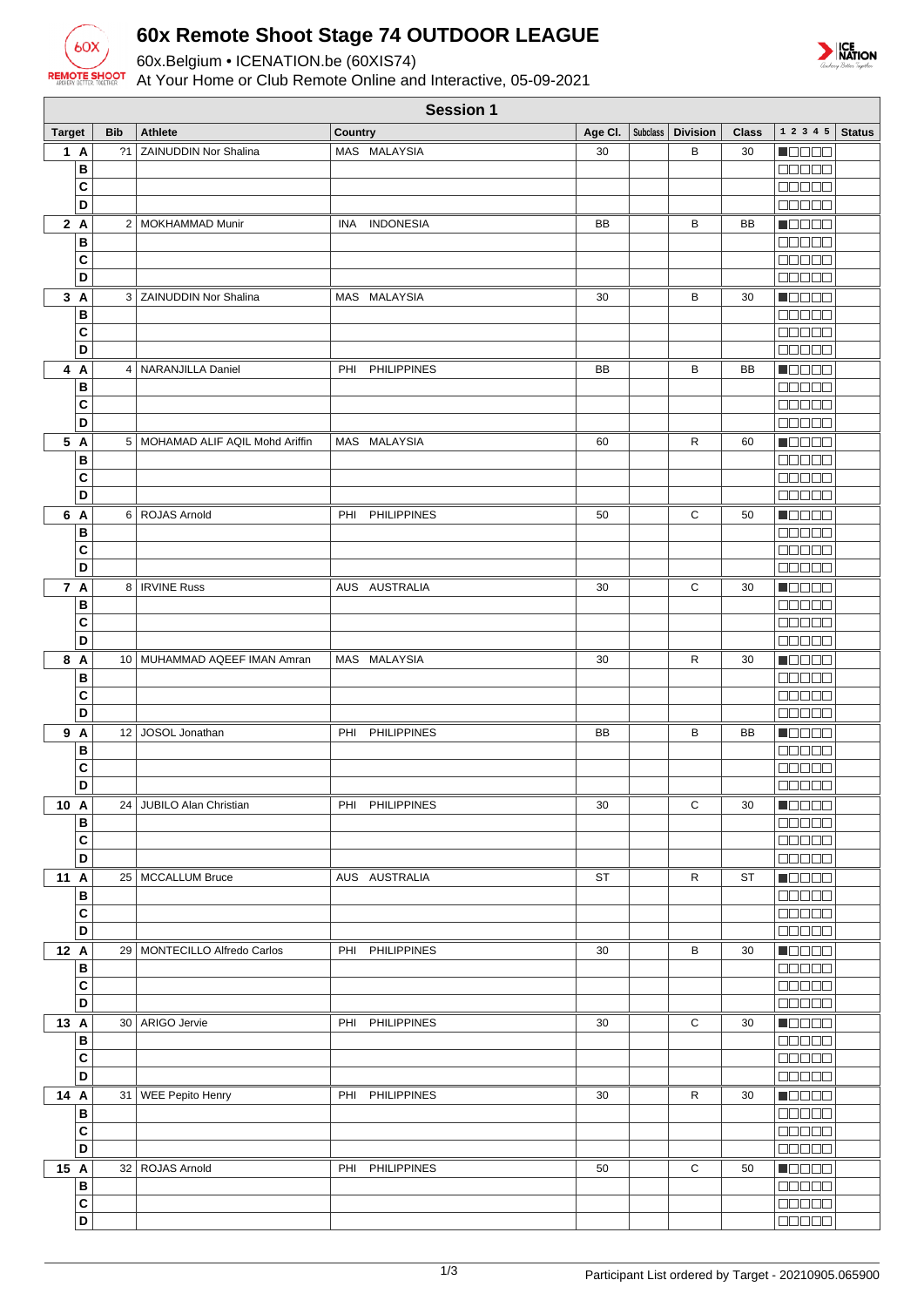

## **60x Remote Shoot Stage 74 OUTDOOR LEAGUE**

60x.Belgium • ICENATION.be (60XIS74)

At Your Home or Club Remote Online and Interactive, 05-09-2021



|               | <b>Session 1</b><br>Continue |                |                             |         |                    |           |                 |                 |              |                                              |               |
|---------------|------------------------------|----------------|-----------------------------|---------|--------------------|-----------|-----------------|-----------------|--------------|----------------------------------------------|---------------|
| <b>Target</b> | <b>Bib</b>                   |                | <b>Athlete</b>              | Country |                    | Age Cl.   | <b>Subclass</b> | <b>Division</b> | <b>Class</b> | 1 2 3 4 5                                    | <b>Status</b> |
| 16 A          |                              | 33             | <b>MARTINEZ Hanzel Eric</b> | PHI     | <b>PHILIPPINES</b> | 30        |                 | С               | 30           | <u> Hees</u>                                 |               |
|               | B                            |                |                             |         |                    |           |                 |                 |              | <b>00000</b>                                 |               |
|               | C                            |                |                             |         |                    |           |                 |                 |              | <b>NOBED</b>                                 |               |
|               | D                            |                |                             |         |                    |           |                 |                 |              | 88888                                        |               |
| 17 A          |                              | 37             | <b>SERAFIN Nico Antonio</b> | PHI     | <b>PHILIPPINES</b> | <b>BB</b> |                 | B               | BB           | n 88 88                                      |               |
|               | B                            |                |                             |         |                    |           |                 |                 |              | 88888                                        |               |
|               | C                            |                |                             |         |                    |           |                 |                 |              | <b>REBEE</b>                                 |               |
|               | D                            |                |                             |         |                    |           |                 |                 |              | 88888                                        |               |
| 18 A          |                              | 40             | VAN STADEN Michael          |         | RSA SOUTH AFRICA   | 30        |                 | R               | 30           | Maaaa                                        |               |
|               | B<br>C                       |                |                             |         |                    |           |                 |                 |              | 88888<br>00000                               |               |
|               | D                            |                |                             |         |                    |           |                 |                 |              | aasaa                                        |               |
| 19 A          |                              |                | 43 LYNCH Ronan              |         | RSA SOUTH AFRICA   | <b>ST</b> |                 | R               | <b>ST</b>    | N BEL B                                      |               |
|               | B                            |                |                             |         |                    |           |                 |                 |              | <b>BEBEE</b>                                 |               |
|               | C                            |                |                             |         |                    |           |                 |                 |              | 00000                                        |               |
|               | D                            |                |                             |         |                    |           |                 |                 |              | aan aa                                       |               |
| 20 A          |                              |                | 14   DIELEN Nathalie        | SUI     | SWITZERLAND        | 60        |                 | R               | 60           | <b>H</b> OOOO                                |               |
|               | В                            | 26             | <b>DANIEL Alain</b>         | SUI     | SWITZERLAND        | 60        |                 | R               | 60           | n de se                                      |               |
|               | C                            | 27             | <b>SCHMID Michèle</b>       | SUI     | SWITZERLAND        | 60        |                 | R               | 60           | n Booa                                       |               |
|               | D                            |                |                             |         |                    |           |                 |                 |              | 00000                                        |               |
| 21A           |                              | 34             | <b>BAYLA Elizabeth</b>      | PHI     | <b>PHILIPPINES</b> | P         |                 | R               | P            | n 880a                                       |               |
|               | B                            | 35             | <b>CABLOG William</b>       | PHI     | <b>PHILIPPINES</b> | P         |                 | R               | P            | <b>N</b> ooce                                |               |
|               | C                            | 36             | <b>BANTILOC Agustina</b>    | PHI     | <b>PHILIPPINES</b> | P         |                 | C               | P            | Maaaa                                        |               |
|               | D                            |                |                             |         |                    |           |                 |                 |              | 88888                                        |               |
|               |                              |                |                             |         | <b>Session 2</b>   |           |                 |                 |              |                                              |               |
| <b>Target</b> | <b>Bib</b>                   |                | <b>Athlete</b>              | Country |                    | Age CI.   | <b>Subclass</b> | <b>Division</b> | <b>Class</b> | 1 2 3 4 5                                    | <b>Status</b> |
| 1 A           |                              | $\overline{7}$ | <b>WATTIEZ Anthony</b>      | BEL     | <b>BELGIUM</b>     | 50        |                 | С               | 50           | N O O O O                                    |               |
|               | B                            |                |                             |         |                    |           |                 |                 |              | <b>BOBBB</b>                                 |               |
|               | C                            |                |                             |         |                    |           |                 |                 |              | aan aa                                       |               |
|               | D                            |                |                             |         |                    |           |                 |                 |              | an da a                                      |               |
| 2A            |                              | 9              | <b>IRVINE Russ</b>          |         | AUS AUSTRALIA      | <b>ST</b> |                 | С               | <b>ST</b>    | n de se                                      |               |
|               | в                            |                |                             |         |                    |           |                 |                 |              | <b>BBBBB</b>                                 |               |
|               | C                            |                |                             |         |                    |           |                 |                 |              | anaan                                        |               |
|               | D                            |                |                             |         |                    |           |                 |                 |              | 88888                                        |               |
| 3A            |                              |                | 13 WATTIEZ Anthony          |         | BEL BELGIUM        | 30        |                 | С               | 30           | N BEER                                       |               |
|               | в                            |                |                             |         |                    |           |                 |                 |              | 88888                                        |               |
|               | C                            |                |                             |         |                    |           |                 |                 |              | Maaaa                                        |               |
|               | D                            |                |                             |         |                    |           |                 |                 |              | <b>00000</b>                                 |               |
| 4 A           |                              |                | 23 ARIGO Jervie             |         | PHI PHILIPPINES    | 30        |                 | C               | 30           | N E E E E                                    |               |
|               | B                            |                |                             |         |                    |           |                 |                 |              | 88888                                        |               |
|               | $\mathbf{C}$<br>D            |                |                             |         |                    |           |                 |                 |              | 88888                                        |               |
|               |                              |                |                             |         |                    |           |                 |                 |              | ooooo                                        |               |
| 5 A           | B                            |                | 41   HOLDER R-James         |         | BAR BARBADOS       | 30        |                 | R               | 30           | n an an<br>88888                             |               |
|               | $\mathbf{C}$                 |                |                             |         |                    |           |                 |                 |              | 88888                                        |               |
|               | D                            |                |                             |         |                    |           |                 |                 |              | <b>00000</b>                                 |               |
| 6 A           |                              |                | 38 ANNEL John               |         | BAR BARBADOS       | 30        |                 | С               | 30           | $\blacksquare$ $\square$ $\square$ $\square$ |               |
|               | в                            | 39             | <b>GALL Roger</b>           |         | BAR BARBADOS       | 30        |                 | C               | 30           | Maaaa                                        |               |
|               | C                            |                |                             |         |                    |           |                 |                 |              | ana na                                       |               |
|               | D                            |                |                             |         |                    |           |                 |                 |              | 88888                                        |               |
| 24 A          |                              | 102            | <b>GROVESNOR Dwayne</b>     |         | BAR BARBADOS       | 70        |                 | R               | 70           | Ma Bala                                      |               |
|               | B                            |                |                             |         |                    |           |                 |                 |              | 88888                                        |               |
|               | $\mathbf{C}$                 |                |                             |         |                    |           |                 |                 |              | MA MA M                                      |               |
|               | D                            |                |                             |         |                    |           |                 |                 |              | 88888                                        |               |
|               | <b>Session 3</b>             |                |                             |         |                    |           |                 |                 |              |                                              |               |
| <b>Target</b> | <b>Bib</b>                   |                | Athlete                     | Country |                    | Age Cl.   | <b>Subclass</b> | <b>Division</b> | <b>Class</b> | $1\ 2\ 3\ 4\ 5$                              | <b>Status</b> |
| 1A            |                              |                | 15   AL-SHATTI Ahmed        |         | KUW KUWAIT         | 50        |                 | С               | 50           | <b>M</b> OOOO                                |               |
|               | в                            |                | 16   AL-MUTAIRI Bader       |         | KUW KUWAIT         | 50        |                 | С               | 50           | $\blacksquare$                               |               |
|               | C                            |                | 17   MAL-ALLAH Abdullah     |         | KUW KUWAIT         | 50        |                 | C               | 50           | <b>Maaaa</b>                                 |               |
|               | D                            |                | 18 AL-HAJRI Amer            |         | KUW KUWAIT         | 50        |                 | C               | 50           | <b>Reces</b>                                 |               |